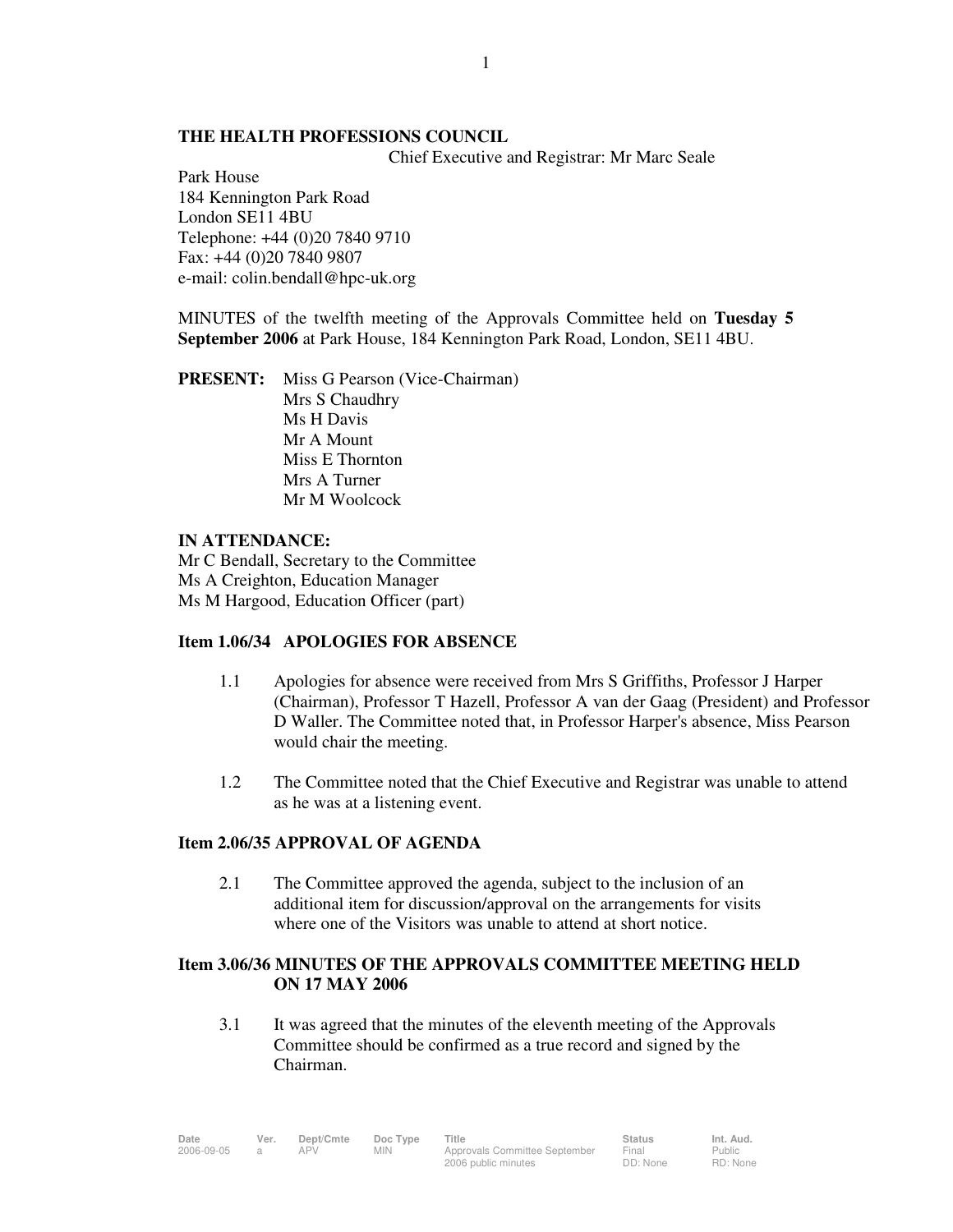#### **Item 4.06/37 MATTERS ARISING**

- 4.1 The Committee received a paper to note from the Executive.
- 4.2 The Committee noted the actions list as agreed at the last meeting.
- 4.3 The Committee noted that some education providers which operated programmes approved against the Quality Assurance Agency benchmark statements were unclear about whether their programme had been approved by the HPC. The Committee noted that some education providers believed that the HPC needed to be involved in the quinquennial reviews of programmes, as many professional bodies were continuing to be involved in them.
- 4.4 The Committee agreed that the HPC should contact all education providers to clarify that the HPC's approval of a programme was ongoing (until any major change was considered by the HPC) and that the HPC did not need to be involved in the quinquennial reviews of programmes, even if professional bodies did. The Committee agreed that it should be made clear that Operating Department Practitioner programmes would be visited in 2006- 2007.

## **Action: AC (by 2 November 2006)**

- 4.5 The Committee noted that, for clarity, action point 5 in the list should read "HPC should approve all programmes leading to registration that contain the Standards of Proficiency, irrespective of the level of the final qualification award."
- 4.6 Item 12.1: Any other business
- 4.6.1 The Committee noted that the Executive intended to revise the annual monitoring process and operational procedures in the light of experience of operating the process and feedback from the assessment days. The Committee agreed that the Executive should provide feedback to Visitors about the outcome of recommendations made during the annual monitoring process and the minor/major change process.

#### **Action: AC (Ongoing)**

#### **Item 5.06/38 EDUCATION MANAGER REPORT**

- 5.1 The Committee received a report on the work of the Education Approvals and Monitoring Department.
- 5.2 The Committee noted that it took around three months from the date of a Visit for the conditions to be met and for a programme to be considered for approval by a meeting of the Approvals Panel.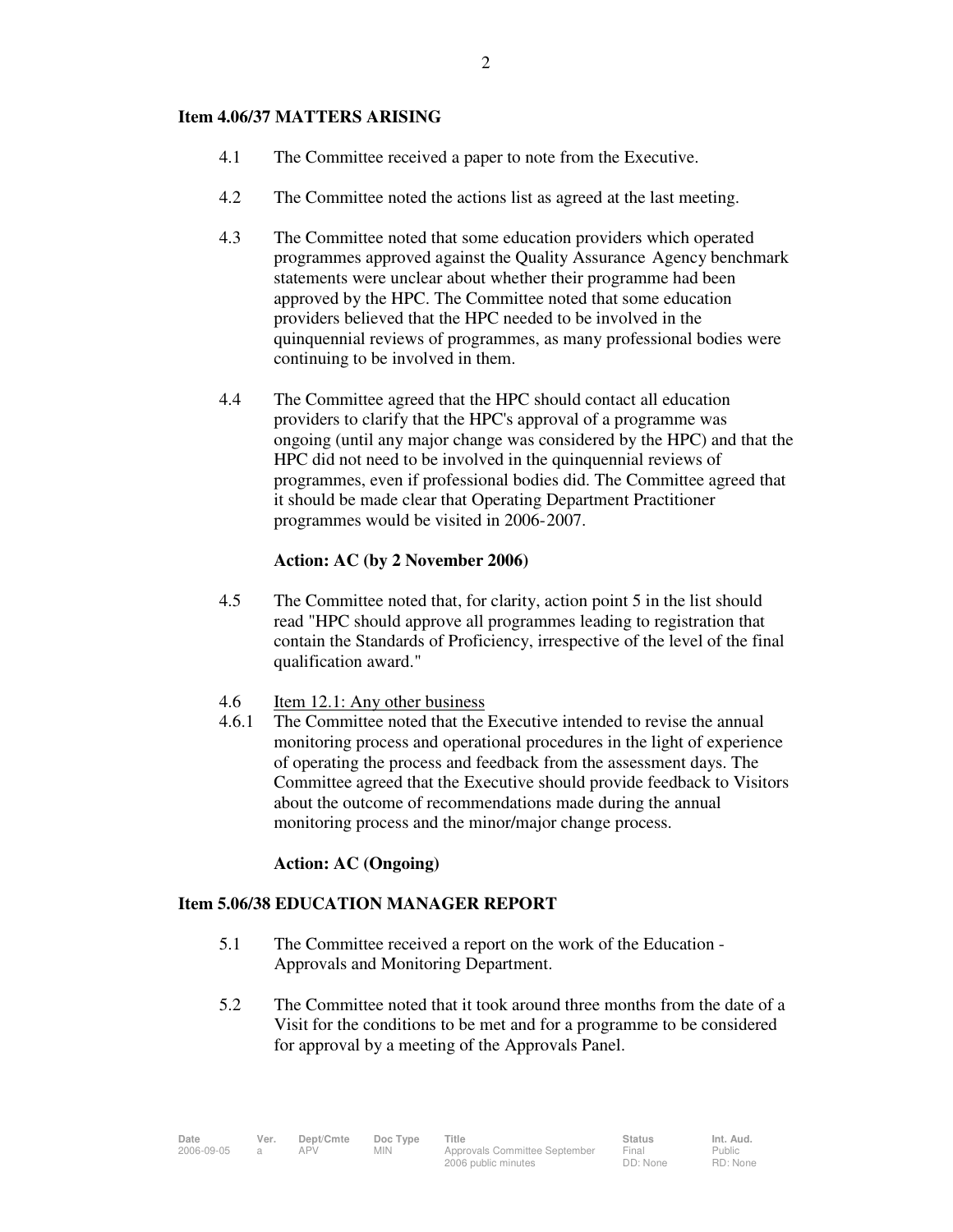- 5.3 The Committee noted that there were already 49 Approval Visits for the 2006-7 academic year, covering 66 programmes. The month of March 2007 was already at capacity for visits. The Department would send a further reminder to education providers, seeking details of programmes which required an approvals visit.
- 5.4 The Committee noted that the Executive would make small operational changes to the annual monitoring process, including revisions to supplementary information, to provide greater clarity to education providers.
- 5.5 The Committee noted that the Department had arranged a series of presentations to education providers across the UK in October and November 2006 and that there had been a very positive response, with some events already nearing capacity.
- 5.6 The Committee noted that two Education Officers had recently left the HPC and an advert for replacements was due to be published in September. The Committee noted that a new team administrator and a new education officer were due to start in September.
- 5.7 The Committee noted that there were a few discrepancies in the table of future visits which was attached to the paper.
- 5.8 The Committee noted that, following the Partner reappointments process which had been agreed by the Council, the total number of Visitors had been reduced by 104. 64 Visitors had chosen not to put themselves forward for reappointment and 40 Visitors were not appointed. The total number of Visitors was now 192, approximately 40 more than the estimated numbers required. The Committee noted that the Partner Manager continued to monitor the situation and that there had been a small number of complaints about the reappointments process.
- 5.9 The Committee thanked the Department for its hard work on the approval and monitoring of programmes.

## **Item 6.06/39 ARRANGEMENTS FOR VISITS WHEN A VISITOR IS UNAVAILABLE AT SHORT NOTICE**

- 6.1 The Committee received a tabled paper for discussion/approval.
- 6.2 The Committee noted that a visit was planned to the Foundation Degree in Pre-hospital and Unscheduled Emergency Care programme at the University of Worcester on 6-7 September 2006. This was a new programme which was due to commence in January 2007. The visit was due to be combined with an internal validation event, which meant that a panel of academics and clinicians representing the education provider would scrutinise the academic award.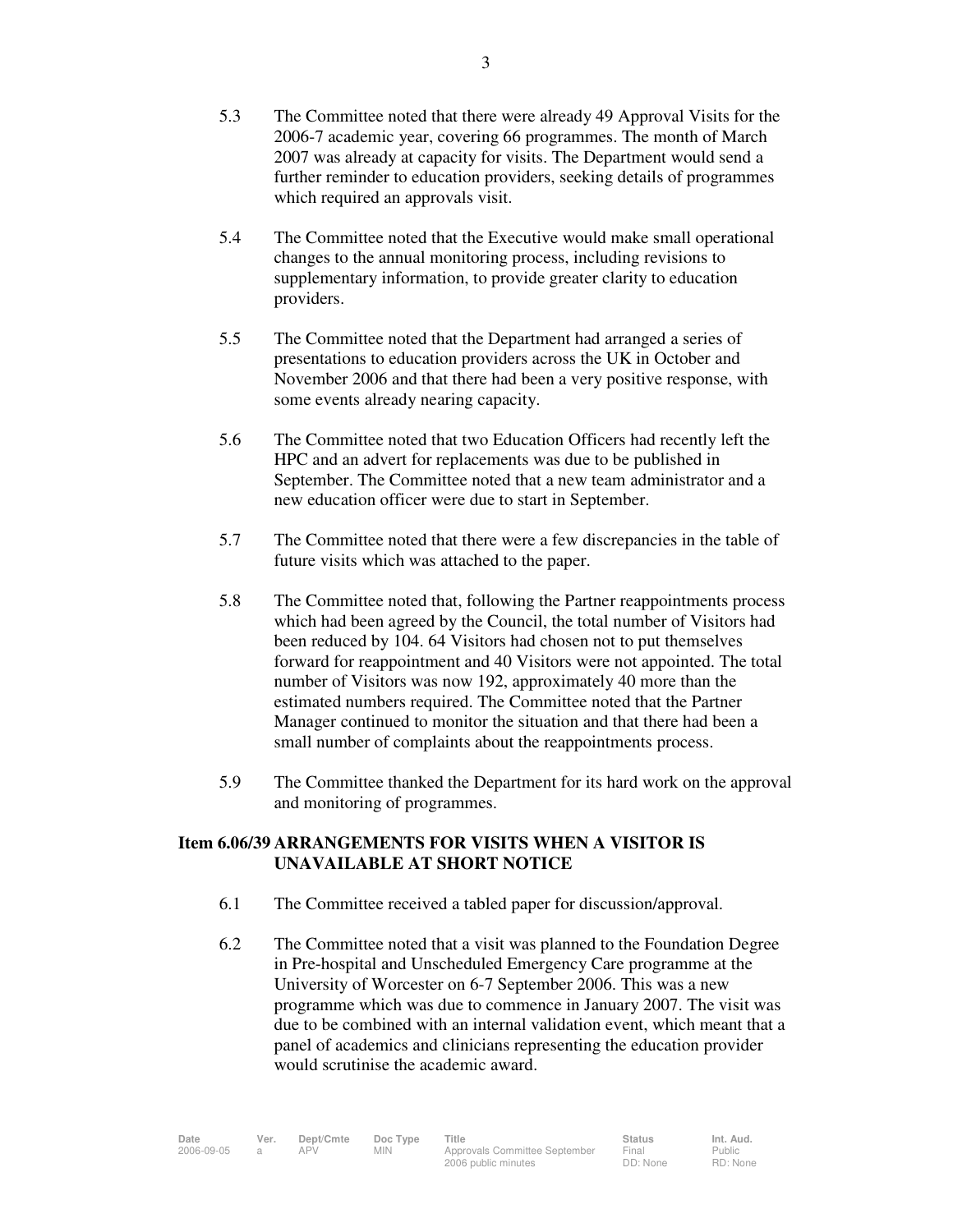- 6.3 The Committee noted that the Executive had been informed at 5 pm on 4 September 2006 that one of the appointed Visitors could no longer attend due to bereavement. The Executive had confirmed that the remaining Visitor (a paramedic who had educational and clinical experience and experience of HPC visits) was willing to attend the visit alone if necessary.
- 6.4 The Committee noted that neither Visitor had raised significant concerns about the programme based on their initial reading of the programme documentation. The Committee noted that two officers from the Executive were due to attend the visit and both had considered the documentation in detail. The officers felt that there were no major points of clarification or additional information which needed to be discussed as part of the visit.
- 6.5 The Committee noted that article 16(6) of the Health Professions Order 2001 provided that Visitors should be selected "with due regard to the profession with which the education and training they are to report on is concerned and at least one of the Visitors should be registered in that part of the register which relates to the profession."
- 6.6 The Committee noted that, in the past, the Education and Training Committee and the Approvals Committee had discussed the combination of Visitors which should be appointed to visits in normal circumstances. The meeting of the Approvals Committee on 17 May 2005 had noted a paper that stated, in exceptional circumstances, for example the illness of an appointed Visitor, an individual who was not from the same part of the register might be appointed, with the consent of the education provider.
- 6.7 The Committee noted that the Executive had arranged for a Visitor from a different part of the register to be appointed, who would be able to attend the second day of the visit on 7 September 2006. That day would be the most substantial part of the visit and the Visitor would observe the process to ensure that it was conducted properly.
- 6.8 The Committee discussed whether it would be appropriate for the HPC to ask Visitors to act as "stand-bys", who would attend a Visit at short notice if another Visitor was not available. The Committee agreed that this would be impractical, as any stand-by Visitors would probably expect payment of a retainer and probably had other commitments which meant that they could not hold open a large range of dates.
- 6.9 The Committee agreed that, in the individual circumstances of the proposed visit on 6-7 September described in the paper, it should proceed.

## **Action: AC (by 6 September 2006)**

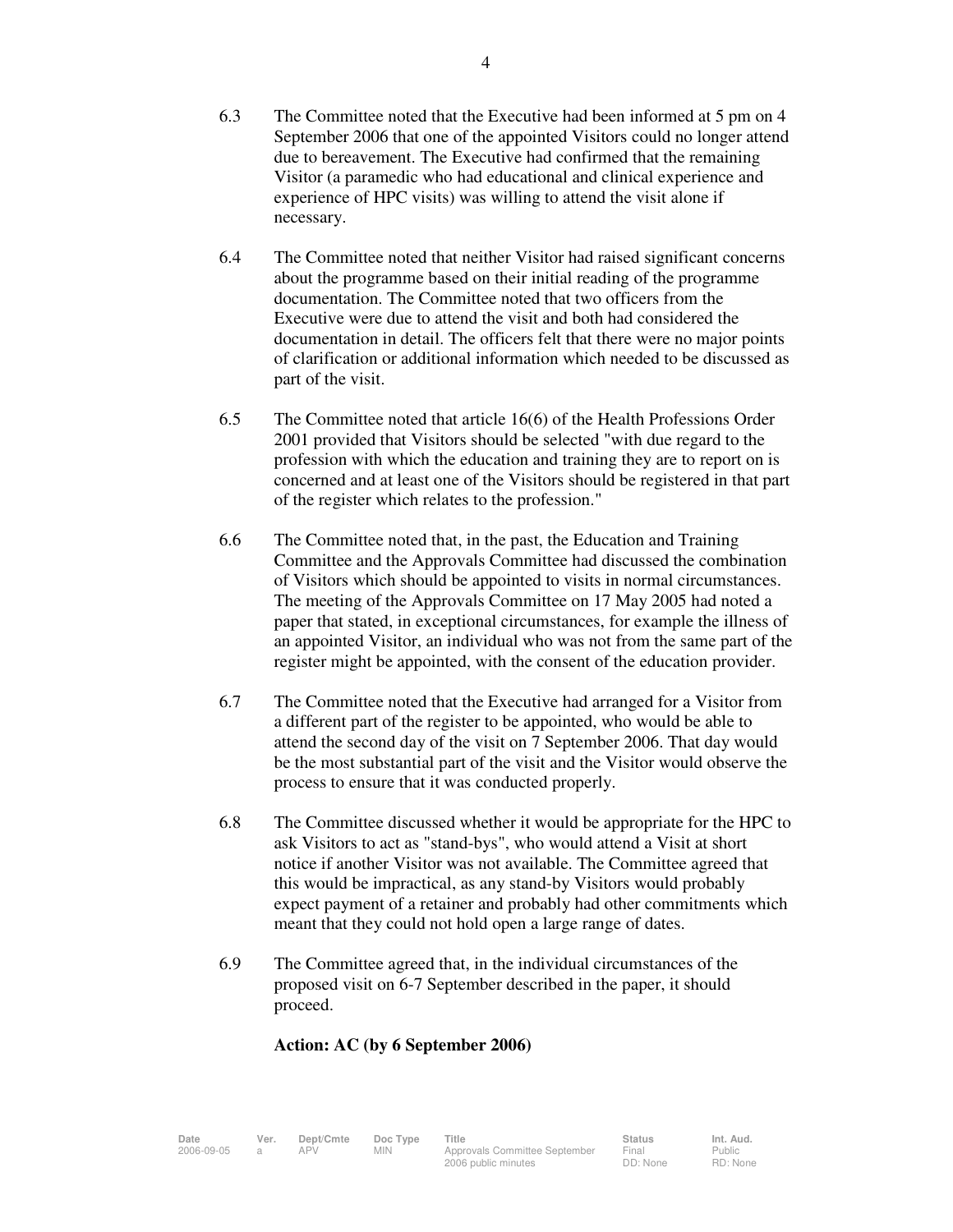6.10 The Committee agreed that, if similar circumstances arose in the future, the Chairman of the Education and Training Committee should be asked to take Chairman's action on a case-by-case basis for individual visits. The Committee agreed that this would allow timely decisions to be made.

#### **Action: AC (Ongoing)**

# **Item 7.06/40 ANNUAL MONITORING OF PROGRAMMES CURRENTLY GOING THROUGH THE APPROVALS PROCESS**

- 7.1 The Committee received a paper for discussion/approval from the Executive.
- 7.2 The Committee noted that the annual monitoring process had operated for the first time in 2006. During the six annual monitoring assessment days in May and June, Visitors had sometimes requested additional information from programme teams, in response to issues highlighted in quality assurance reports or external examiner reports. It had become apparent that the additional information normally related to an issue which had been discussed and resolved at a recent visit and the Executive had therefore provided documentation which was already in the HPC's records. The Committee noted no points had been raised during the annual monitoring assessment process which had not been raised at recent visits.
- 7.3 The Committee agreed that, in each academic year, programmes which had been approved by the HPC in the prior academic year, or which were currently going through the approvals process, would not normally be subject to annual monitoring. The Committee agreed that this would reduce the workload of education providers and streamline the link between the approvals and annual monitoring processes.

## **Action: AC (Ongoing)**

## **Item 8.06/41 HPC APPROVAL OF INSTITUTE OF HEALTHCARE DEVELOPMENT PARAMEDIC PROGRAMMES**

- 8.1 The Committee received a paper for discussion/approval from the Executive.
- 8.2 The Committee noted that, during the annual monitoring process in 2006, all Institute of Healthcare Development (IHCD) paramedic programmes had been required to complete the annual monitoring audit. Visitors had recommended that most programmes continued to meet the Standards of Education and Training (SETs), except for three programmes which had undergone a major change and required an approvals visit.
- 8.3 The Committee noted that it had been apparent that there was an overriding structure (including the curriculum, assessment and quality

| Date       | Ver. | Dept/Cmte | Doc Type | ⊤itle                         | <b>Status</b> | Int. Aud. |
|------------|------|-----------|----------|-------------------------------|---------------|-----------|
| 2006-09-05 |      | APV       | MIN.     | Approvals Committee September | Final         | Public    |
|            |      |           |          | 2006 public minutes           | DD: None      | RD: None  |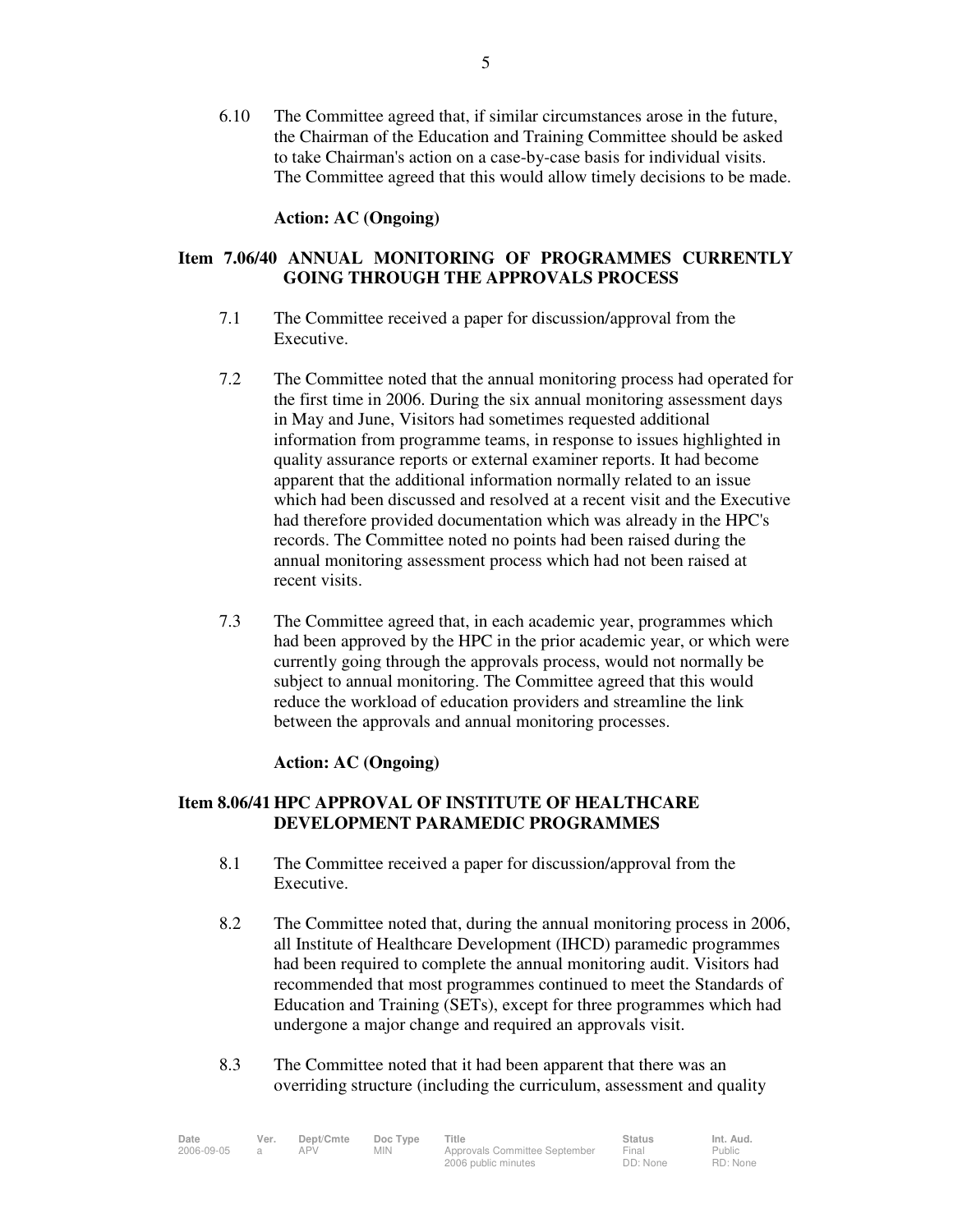assurance process) which governed the training centres running the IHCD programmes. However, there were apparent variations in management and delivery of programmes for a number of reasons, including sizes and location of centre, internal management structure and staffing of the centre and the number of students being trained.

- 8.4 The Committee noted that, in February 2004, the Education and Training Committee had agreed that the HPC should visit all IHCD paramedic training centres once the Quality Assurance Agency benchmark statement had been published. These visits were delayed due to the department's workload and because the paramedic training centres in England and Wales were due to be restructured. The Committee noted that reorganisation of the ambulance service trusts had now taken place and the paper proposed a timetable for arranging visits to individual centres.
- 8.5 The Committee noted that there was some uncertainty about the future of IHCD paramedic programmes and that it might not be an effective use of the HPC's resources to arrange visits to these programmes at this time.
- 8.6 The Committee agreed that:

 (1) the Executive should contact the three training centres which had been identified by the annual monitoring assessment process as requiring an approvals visits, to seek clarification of the programmes' future and to arrange visits as appropriate in the light of that information; and

 (2) the Executive should contact all other training centres to gather information about their programmes' future and approvals visits should be arranged as appropriate in the light of that information. The results of the information which was gathered should be reported back to the Committee in spring 2007.

## **Action: AC (Ongoing to spring 2007)**

## **Item 9.06/42 ELECTRONIC RESOLUTIONS PASSED SINCE THE LAST MEETING**

- 9.1 The Committee received a paper to note from the Executive.
- 9.2 The Committee noted that the Approvals Committee which had been due to be held on 3 August had been cancelled, as a member had been unable to attend due to personal reasons. With Professor Harper's agreement, three electronic resolutions had been circulated to members of the Committee for agreement, relating to programmes for approval, major and minor changes to programmes and annual monitoring audits of programmes. The resolutions had been passed on 9 August.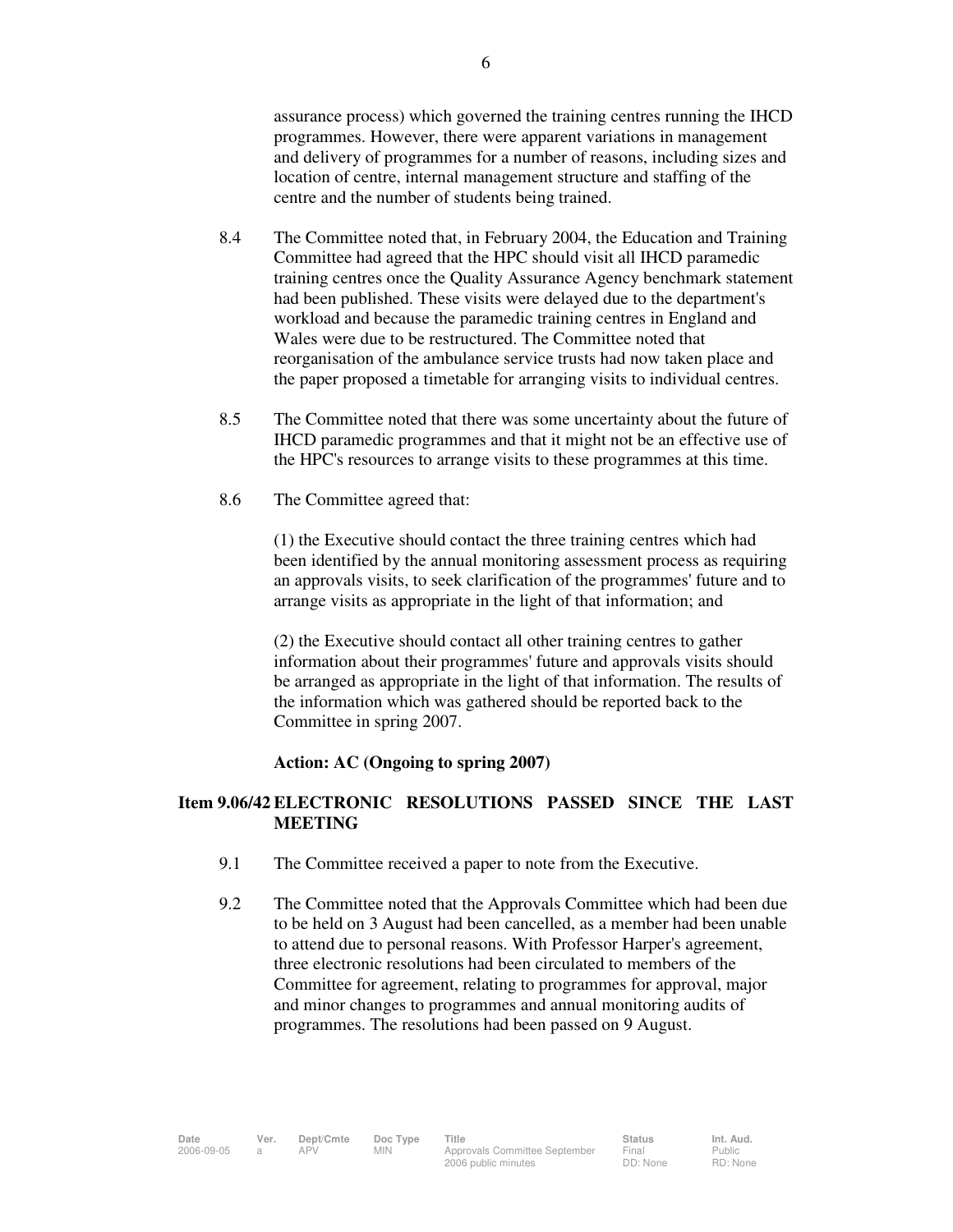#### **Item 10.06/43 COMMITTEE MEMBERSHIP**

- 10.1 The Committee received a paper to note from the Executive.
- 10.2 The Committee noted that Professor Jeff Lucas had asked to resign from the Committee with immediate effect at the Council meeting on 11 July. The Council had approved the request, which was made due to pressure on Professor Lucas's time.
- 10.3 The Committee noted that the vacancy created by Professor Lucas's resignation would not be filled for the time being.

## **Item 11.06/44 MINUTES OF THE APPROVALS PANEL HELD ON 17 MAY 2006**

 11.1 The Committee received the minutes of the Approvals Panel held on 17 May 2006

## **Item 12.06/45 MINUTES OF THE APPROVALS PANEL HELD ON 13 JUNE 2006**

12.1 The Committee received the minutes of the Approvals Panel held on 13 June 2006.

## **Item 13.06/46 UNCONFIRMED MINUTES OF THE APPROVALS PANEL HELD ON 11 JULY 2006**

 13.1 The Committee received the unconfirmed minutes of the Approvals Panel held on 11 July 2006.

## **Item 14.06/47 ADVERTISING PROTOCOL FOR EDUCATION PROVIDERS**

- 14.1 The Committee received a paper for information from the Executive, setting out a document which had been prepared for education providers to ensure that they had guidelines to assist them when advertising their programmes, particularly in respect to HPC approval.
- 14.2 The Committee agreed that the phrase "relevant HPC Committee" in the document should read "Education and Training Committee".

## **Action: AC (by 2 November 2006)**

 14.3 The Committee agreed that it would be helpful for the document to include the standard statement on the approval of a programme by the HPC, which had been prepared for the University and Colleges Admissions Service.

## **Action: AC (by 2 November 2006)**

| Date       | Ver. | Dept/Cmte | Doc Type | Title                                                | <b>Status</b>     | Int. Aud.                 |
|------------|------|-----------|----------|------------------------------------------------------|-------------------|---------------------------|
| 2006-09-05 |      |           | MIN.     | Approvals Committee September<br>2006 public minutes | Final<br>DD: None | <b>Public</b><br>RD: None |
|            |      |           |          |                                                      |                   |                           |